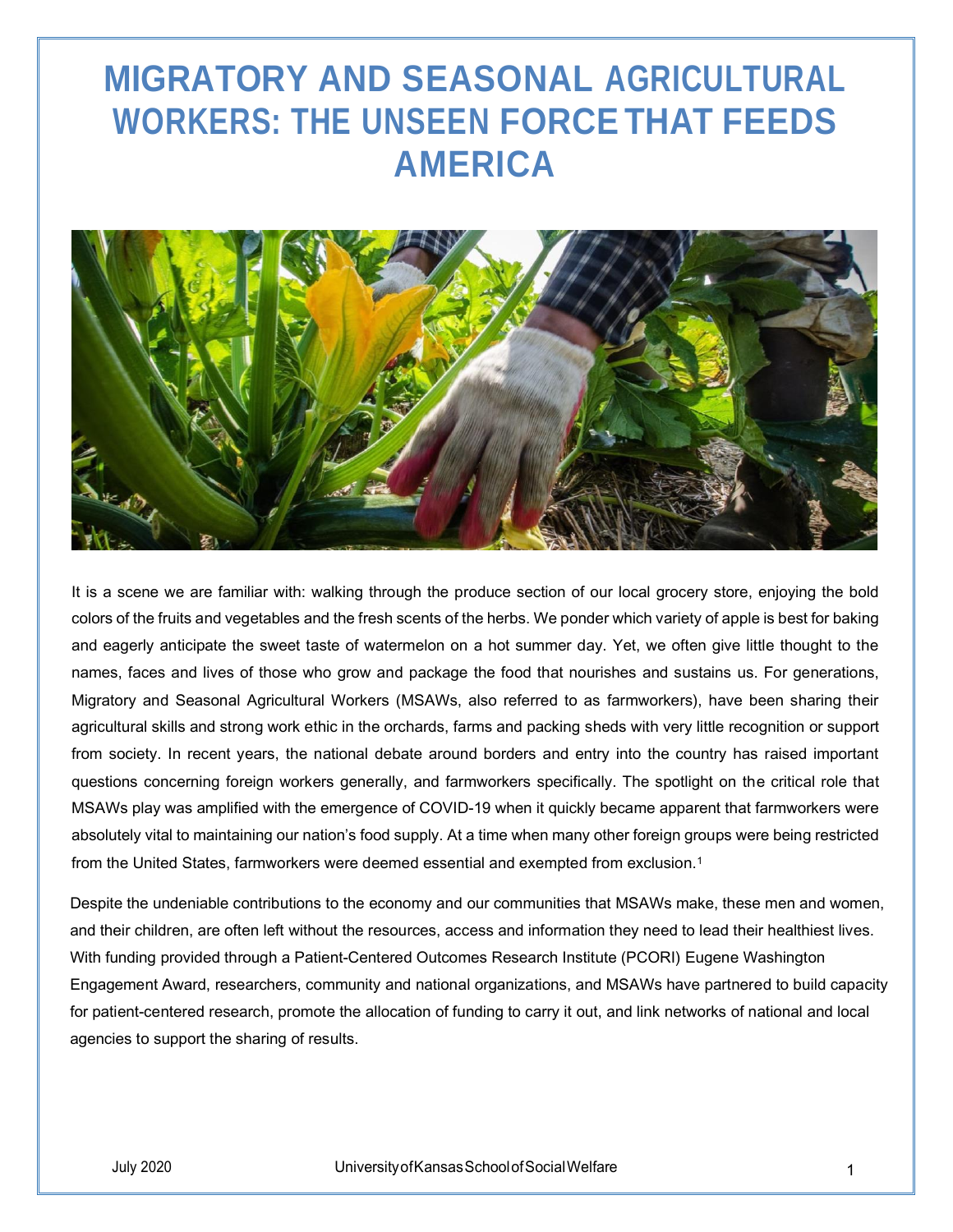## **WHO ARE MIGRATORY AND SEASONAL AGRICULTURAL WORKERS (MSAWS)?**

There are several terms that are important to clearly define and understand in the context of migratory and seasonal agricultural work. Migratory and seasonal agricultural workers are people working temporarily or seasonally in agricultural settings.<sup>2</sup> The type of work they do varies by location and requires differing sets of skilled labor, some of which are highly technical. MSAWs perform a wide variety of tasks such as irrigating, harvesting and inspecting crops by hand, operating and servicing farm machinery and tools, applying fertilizer and pesticides, and maintaining the land.<sup>3</sup> They are involved in the production and packaging of an abundance of crops. Every one of the 10 most popular fruits and seven of the top 10 most popular vegetables in the nation must be harvested by hand, and it is MSAWs who perform this work for crops on these lists that are grown domestically, including: apples, grapes, strawberries, oranges, watermelon, lemons, blueberries, peaches, cantaloupe, tomatoes, onions, lettuce, broccoli, peppers, celery and cucumbers.<sup>4</sup>

MIGRATORY AND SEASONAL WORKERS. Within this group, migratory or migrant workers are individuals who temporarily leave their home communities and travel a significant distance (75 miles or more under the National Agricultural Workers Survey) during a 12 month period to acquire a farm job.<sup>5</sup> Individuals are generally classified as seasonal workers if their primary employment is in agricultural work on a seasonal rather than year-round basis, for a certain minimum period (according to one set of federal regulations, at least 75 days within the past 24 months).<sup>6</sup>

Among the overall group of farmworkers, including both migratory and seasonal workers, more than 80% are considered "settled" and work within one location within 75 miles from their homes. Among the remaining 20%, the majority are "shuttlers" who travel to a single location more than 75 away from home, with only about 5% being "follow the crop" workers who regularly move from state-to-state.<sup>7</sup>



REFUGEES. MSAWs differ from *refugees* in that refugees are fleeing persecution or violence. The federal government defines a refugee as a person "unable or unwilling to return to his or her country of nationality because of persecution or a well-founded fear of persecution on account of race, religion, nationality, membership in a particular social group, or political opinion."<sup>8</sup>

IMMIGRANTS. Though the definition varies widely depending on the context, an *immigrant* is generally considered to be an individual who makes a conscious decision to leave his or her home and move to a foreign country with the intention of settling there.<sup>9</sup> Some MSAWs are a subset of immigrants because they are working in the U.S. with hopes of remaining permanently. Others, however, are working temporarily in the country with no intention of resettling and would not be considered immigrants by this definition.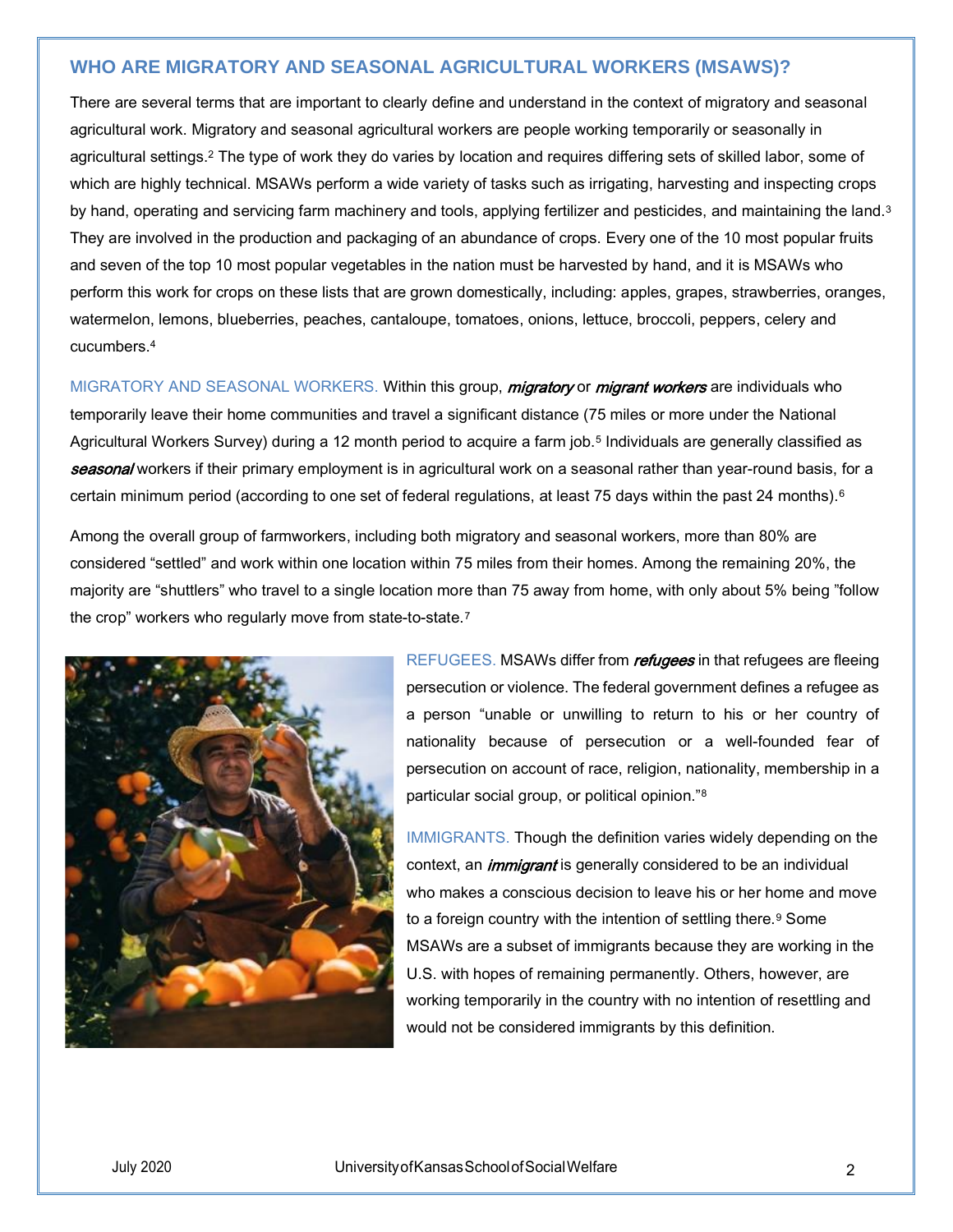## **HOW MANY MSAWS ARE CURRENTLY IN THE U.S., WHERE ARE THEY FROM, AND WHERE DO THEY TRAVEL AND WORK?**

There are an estimated 2.4 million MSAWs in the United States,<sup>10</sup> with 69% being born in Mexico, 24% being born in the U.S., 6% being born in Central America and the small remainder originating from various other regions. About half work in the country legally, with 29% being citizens, 21% being legal residents and 1% entering under the H‐2A Program for Temporary Agricultural Workers (colloquially referred to as H‐2A workers) or other visa program. Roughly half of MSAWs are under age 35 (44%), married (57%), have children (55%) and live away from their nuclear families (40%).<sup>5</sup>

MSAWs work all over the nation, with the states with the highest populations being California, Texas, Washington, Florida, Oregon, and North Carolina. MSAWs who do travel often have a "home base," in a large agricultural state such as Florida, Texas or California.<sup>10</sup> As the growing season progresses, they travel northward to "receiver communities," generally in one of three recognized migrant streams: Eastern, Midwestern and Western.<sup>11</sup>

#### **WHY ARE MSAWS IMPORTANT TO THE U.S. ECONOMY?**

MSAWs fill critical jobs on farms and orchards that others do not seek out. A study analyzing 15 years of data in North Carolina found that there was "virtually no supply" of local manual farm laborers in the state, even in the depths of a severe recession.<sup>12</sup> Undocumented workers contribute about \$9 billion annually to the fruit and vegetable industry alone, and farmers report labor shortages as the number one limiting factor affecting their growth.<sup>13</sup> The COVID‐19 outbreak highlighted the crucial role that MSAWs play in the economy. One industry official wrote that the pandemic led to agricultural labor shortages that left many farms "on the brink of collapse" and jeopardized our nation's "ability to move crops from the fields to the markets that need them."<sup>1</sup>

## **WHAT CHALLENGES AND HARDSHIPS DO MSAWS FACE?**

MSAWs face a host of trials. Most (77%) speak Spanish as a first language, have limited (41%) to no (30%) English language proficiency, and have on average only completed the eighth grade. Their annual mean incomes are below \$20,000, with one third living below the poverty level.5 Agriculture is one of the most hazardous occupations in the U.S. Farmworkers do hard physical labor, working long hours in extreme temperatures, handling pesticides and other hazardous chemicals, and using dangerous heavy machinery.2 Many reside in substandard housing, with over half reporting living in overcrowded dwellings, and one‐fourth reporting living directly adjacent to areas in which pesticides are applied.14 While MSAWs suffer higher than average mortality and morbidity rates, other issues such as language barriers, immigration status, migration patterns, and affordability make it difficult for many to access adequate health services.2 MSAWs typically are paid only when they work and without sick leave or vacation time. The result is that it is difficult to take time off if they are sick or need to see a health provider.

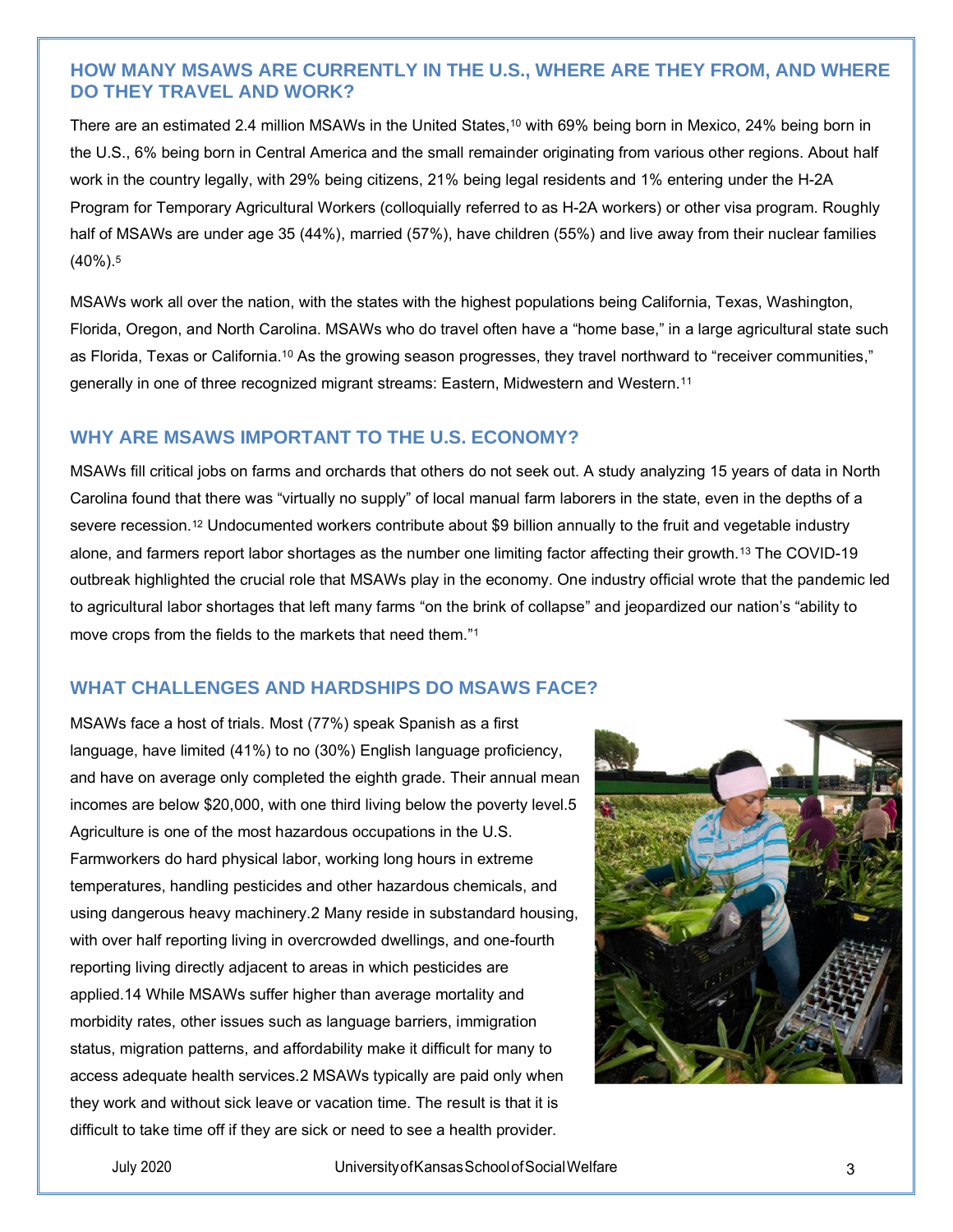# **WHY SHOULD FUNDING SPECIFIC TO MSAWS BE A PRIORITY, AND WHERE ARE SOME THE GAPS?**

MSAWs contribute immeasurably to the physical and economic well‐being of the U.S., yet their needs are largely invisible to the most of us. They often live and work under extremely harsh conditions and have an array of health problems including hypertension and diabetes, among others.<sup>15</sup> Moreover, many of the challenges they face are unique. While economic hardship and poverty are common to many populations, it is not enough to simply amalgamate MSAWs with other groups that face institutional bias and inequities and then examine the needs of all these groups en masse. MSAWs are distinct from others in that they must try to access services that often are in a language they do not speak and require a literacy level they may not possess. They may need to travel great distances to reach job sites, and many have significant transportation barriers, both getting to these sites and getting around once they arrive. Local travel is complicated by the fact that farms and orchards are by nature in rural areas that present transportation barriers, as well as service obstacles, to all residents. Once reaching their employment destinations, MSAWs work long days, performing strenuous and dangerous activities. For some, this is all done under a constant fear of deportation – despite the designation of MSAWs as "essential workers." In a study examining suicide ideation among women farmworkers, two thirds or more identified language barriers, uprooting and hard physical labor as the top three stressors.<sup>16</sup>

Increasing available information relating to MSAWs is needed, and it is not possible to conclusively identify one area as the most pressing. There is, however, a significant gap relating to farmworker health. In addition to timely information regarding basic health services for MSAWs, there is a particular dearth of data on sensitive issues like mental health, substance use and sexually transmitted diseases, which carry stigma and misinformation among many populations.<sup>17, 18</sup> Any funds allocated to well‐designed projects focused on improving farmworker health would be money well spent, as the health and strength of farmworkers is vital to the health and strength of our nation.



#### **CENTERING THE WORK WITH MSAWS AS PARTNERS**

MSAWs have an abundance of skills and expertise and are keenly aware of where challenges and opportunities exist in their lives. Yet, programs are typically created and research shaped to "serve" MSAWs, but do so without their participation. Recently, there have been calls to include farmworkers in the development of research and health initiatives, leading to more effective services.<sup>19</sup> Through two PCORI-funded engagement awards, researchers, providers and MSAWs have partnered to begin creating a research agenda specific to MSAW health.<sup>20</sup> Initially informed from a review of the literature,<sup>21</sup> it gained greater definition through the involvement of farmworkers. The partnership has expanded to include MSAWs from multiple states with work underway to develop an orientation to prepare MSAWs to participate throughout the research process.

#### July 2020 UniversityofKansasSchoolofSocialWelfare 4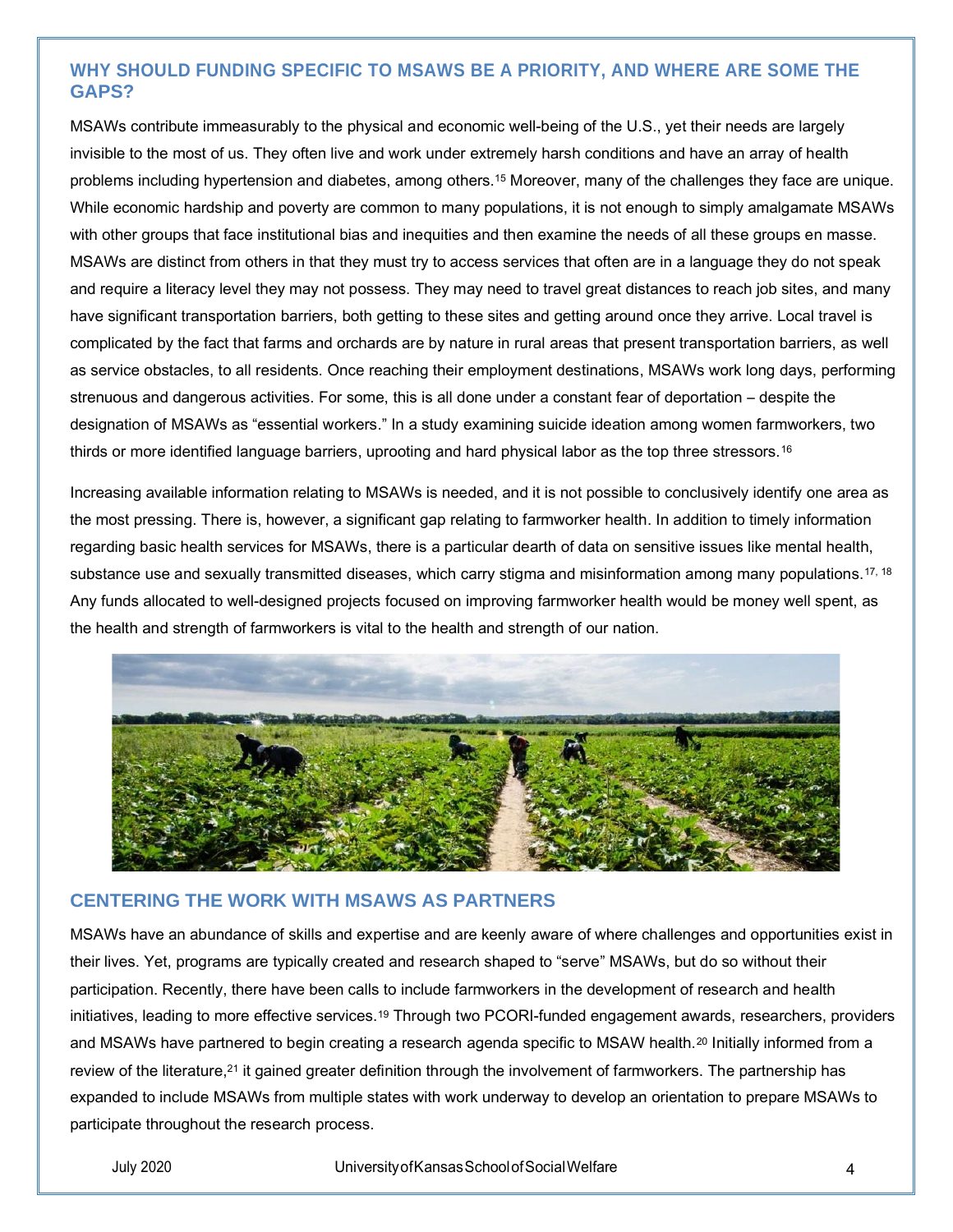#### For More Information

Contact Cheryl Holmes, University of Kansas School of Social Welfare – [holmes70@ku.edu](mailto:holmes70@ku.edu) 

[PCORI webpage for Migratory and Seasonal Agricultural Workers and Health Research: Developing Capacity for PCOR](https://www.pcori.org/research-results/2019/migratory-and-seasonal-agricultural-workers-and-health-research-developing)

[School of Social Welfare highlight webpage for Migratory and Seasonal Agricultural Workers and Health Research](https://socwel.ku.edu/highlight-migrant)  [project](https://socwel.ku.edu/highlight-migrant)

This document was funded through a Patient‐Centered Outcomes Research Institute (PCORI) Eugene Washington PCORI Engagement Award (15515‐KUCR). The views presented in this report are solely the responsibility of the authors and do not necessarily represent the views of the Patient‐ Centered Outcomes Research Institute (PCORI), its Board of Governors or Methodology Committee.

#### Sources

- 1. Dimare, P. (2020, June 08). The future of our food supply relies on immigrant farmworkers. The Hill. Retrieved July 29, 2020, from [https://thehill.com/blogs/congress‐blog/politics/501658‐the‐future‐of‐our‐ food‐supply‐relies‐](https://thehill.com/blogs/congress‐blog/politics/501658‐the‐future‐of‐our‐%20food‐supply‐relies‐on‐immigrant‐farm‐workers) [on‐immigrant‐farm‐workers](https://thehill.com/blogs/congress‐blog/politics/501658‐the‐future‐of‐our‐%20food‐supply‐relies‐on‐immigrant‐farm‐workers)
- 2. Migrant Clinician Network. The Migrant / Seasonal Farmworker. (2014, December 05). Retrieved July 30, 2020, from https://www.migrantclinician.org/issues/migrant-info/migrant.html
- 3. U.S. Bureau of Labor Statistics. (2020, April 10). Agricultural workers. Occupational outlook handbook. Retrieved July 30, 2020, from https:/[/www.bls.gov/ooh/farming](https://www.bls.gov/ooh/farming‐fishing‐and‐forestry/agricultural‐%20workers.htm)‐fishing‐and‐forestry/agricultural‐ workers.htm
- 4. Estabrook, B. (2019, March 29). Farmers can't find enough workers to harvest crops ‐ and fruits and vegetables are literally rotting in fields. Eating Well. Retrieved July 30, 2020, from http://www.eatingwell.com/article/291645/farmers-cant-find-enough-workers-to-harvest-cropsand-fruits-and[vegetables‐are‐literally‐rotting‐in‐fields/](http://www.eatingwell.com/article/291645/farmers‐cant‐find‐enough‐workers‐to‐harvest‐cropsand‐%20fruits‐and‐vegetables‐are‐literally‐rotting‐in‐fields/)
- 5. Hernandez, T. & Gabbard, S. (2018). Findings from the National Agricultural Workers Survey (NAWS) 2015‐ 2016: A demographic and employment profile of United States farmworkers (Rep. No. Research Report No. 13). U.S. Department of Labor, Employment and Training Administration, Office of Policy Development and Research. Retrieved July 29, 2020, from https:/[/www.doleta.gov/naws/research/docs/NAWS\\_Research\\_Report\\_13.pdf](https://www.doleta.gov/naws/research/docs/NAWS_Research_Report_13.pdf)
- 6. [Special](https://www.doleta.gov/naws/research/docs/NAWS_Research_Report_13.pdf) educational programs for students whose families are engaged in migrant and other seasonal farmwork— High school equivalency program and college assistance migrant program, 34 C.F.R. § 206.5 (2020).
- 7. U.S. Department of Agriculture. (2020, April 22). Farm labor. Retrieved July 30, 2020, from <https://www.ers.usda.gov/topics/farm‐economy/farm‐labor/>
- 8. U.S. Department of Homeland Security. (2020, January 09). Refugees and asylees. Retrieved July 30, 2020, from <https://www.dhs.gov/immigration‐statistics/refugees‐asylees>
- 9. Migrants, asylum seekers, refugees and immigrants: What's the difference? (2018, December 11). The International Rescue Committee. Retrieved July 30, 2020, from [https://www.rescue.org/ar](https://www.rescue.org/article/migrants‐%20asylum‐seekers‐refugees‐and‐immigrants‐whats‐difference)ticle/migrants- asylum[seekers‐refugees‐and‐immigrants‐whats‐difference](https://www.rescue.org/article/migrants‐%20asylum‐seekers‐refugees‐and‐immigrants‐whats‐difference)
- 10. U.S. Department of Agriculture. (2019). 2017 census of agriculture. Retrieved July 30, 2020, from [https://www.nass.usda.gov/Publications/AgCensus/2017/Full\\_Report/Volume\\_1,\\_Chapter\\_1\\_US/usv1.pdf](https://www.nass.usda.gov/Publications/AgCensus/2017/Full_Report/Volume_1,_Chapter_1_US/usv1.pdf)